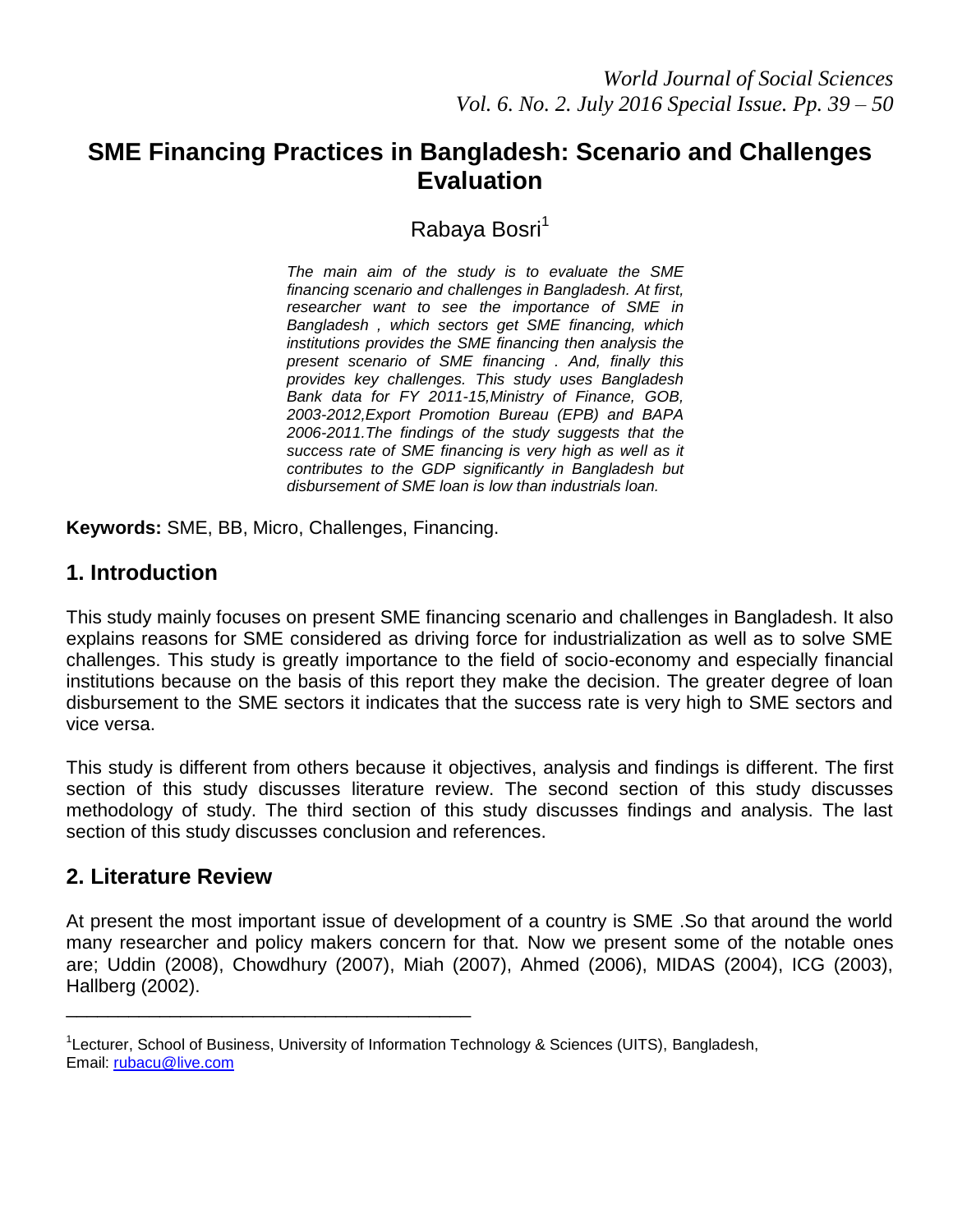Uddin (2008) has stated that the economic efficiency and overall performance of the SMEs especially in the developing countries are considerably dependent upon macroeconomic policy environment and specific promotion policies pursued for their benefit. Chowdhury (2007) highlighted that in context of Bangladesh SME is characterized by Low capitalization and limited assets, geographical diversity and high mortality, poor credit knowledge, very limited access to formal source of credit, cash intensity in transactions, very limited record keeping habit, poor financial disclosure on account of tax issues, high risk perception has led to high borrowing costs.

Bangladesh Miah (2007) stated that the major constraints for SMEs are lack of adequate investment, lack of modern technology, high rate of interest on bank loans, irregular/inadequate supply of power, poor physical infrastructure and high transportation cost, poor information about market opportunities and requirements, inadequate availability of raw materials, lack of skilled technicians and workers, lack of research & development facilities, fierce competition, absence of effective and transparent legal system, difficulties in accessing technology, credit constraints, low access to business services, constraint of quality of human resources, low awareness, low lobbying capacity, rapid changes in policy environment. Ahmed (2006) observed that availability of finance is a major constraint to formation and growth of SMEs in Bangladesh. Banks are reluctant to expand their SME credit portfolio because they do not consider SME lending an attractive and profitable undertaking. This is so because SMEs are regarded as high risk borrowers because of their low capitalization, insufficient assets and their inability to comply with collateral requirements of the banks. Administrative costs are also higher because close monitoring and supervision the SME operation becomes necessary. A study (2004) by Micro Industries Development Assistance and Services (MIDAS) revealed that sources of finance are mostly friends and family member in case of SME. MIDAS tried to identify the sources of funds of SMEs. These are:

### **Sources of funds Percentage of finance**

Informal sector 41% Family members 20% (interest free) 4% (with interest) NGO 17% Bank 18%

According to Hallberg (2002), a stable macro-economy, an open trade and investment regime, and a competitive financial sector are argued to be most essential ingredients for a vibrant private sector. But with a law and order situation below the optimum level, corruption well above the level of acceptance and unstable political situation, the domestic environment of Bangladesh does not come to any help, rather hinders the prosperity of SME in this country. Sulaiman (2005)observed that the 50.53 percent of SMEs had no access to formal source of finance. Only 35.79 percent of SMEs enjoy unrestricted access to the formal credit. Of the rest 13.68 percent have restricted access to formal credit. Bank credit is used by small percentage of entrepreneurs and provides financing of generally less than 20 percent of their total outlay. Majority of the SMEs (59.6 percent) seek finance for their working capital needs from banks, although only a half-of them get loan from banks.

The research works as abovementioned has focused on different issues like performance of SMEs depend on efficiency of macroeconomic policy, Bangladeshi SMEs is characterized by low amount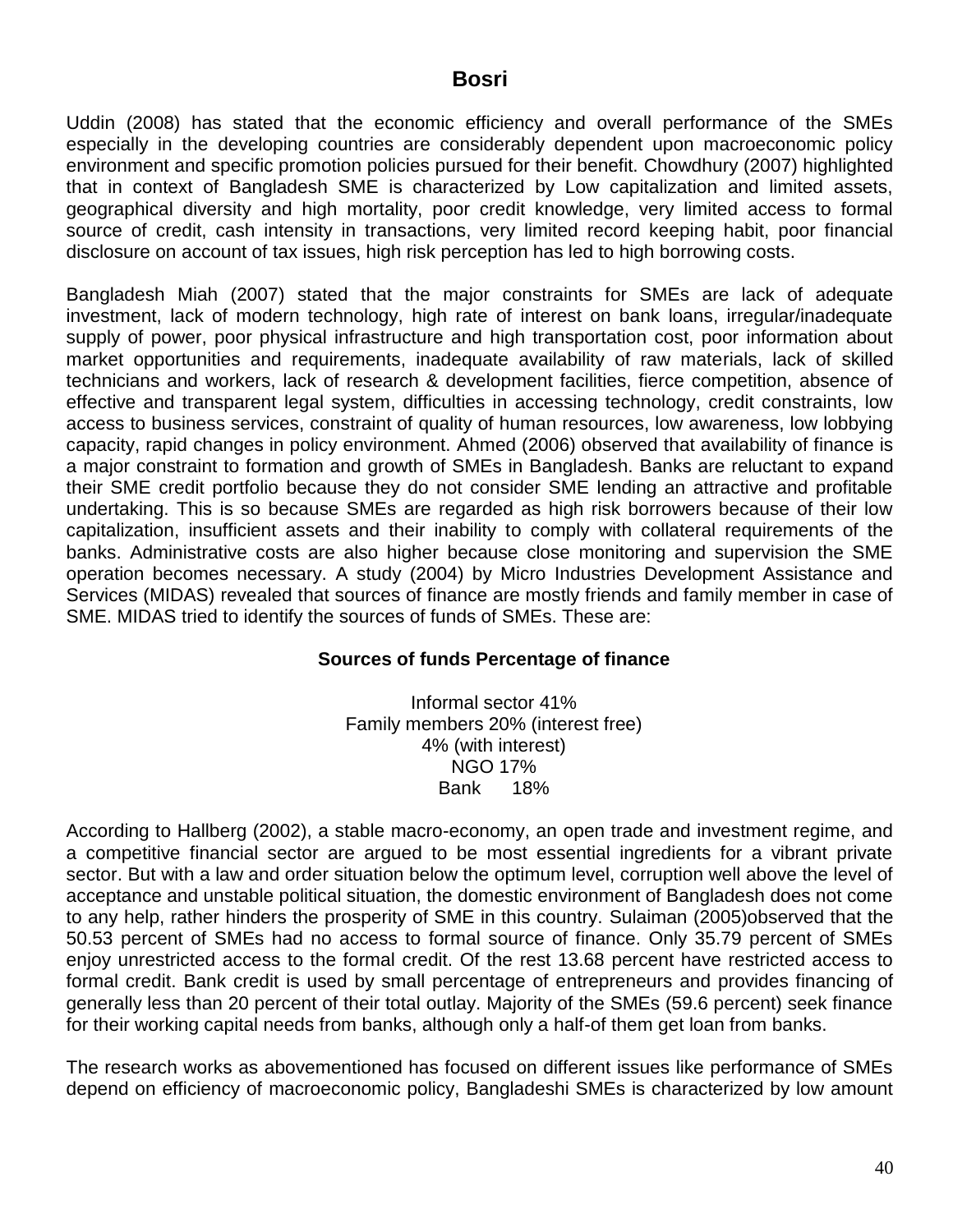of capital, poor financial knowledge, high borrowing cost, major constraints of SME insufficient of funds, informal sectors provide 41%, NGO 17%, Bank only 18%, most important ingredients of SME success is stable macro economy. On the basis of above works it is clearly that there is mostly absent of SME financing scenario analysis and challenges evaluation. On basis of present scenario stakeholders make the decision. That"s why researcher interested to explore the gray area.

# **3. Methodology**

The analysis of the study was conducted by using secondary data like Bangladesh Bank quarterly SME statement, Bangladesh Bank (BB) Small and Medium Enterprise (SME) Credit Policies & Programmes, MIDAS, SME foundation, BBS, newspaper, research reports, journals, books, media etc.

# **4. Findings of the Study**

This study tends to present the overall findings with some sub heads to differentiate various aspects regarding the subject matter. The explanation thus goes as the following:

## **4.1 Definition of SME**

SME-means Small & Medium Enterprise (SME). The definition of SME is differs from country to country. **The industrial policy of Bangladesh, 2010** defines Small &Medium Enterprise as : "In manufacturing ,small industry will be deemed to comprise enterprises with either the value (replacement cost) of fixed assets excluding land & building between Tk.5 million & Tk.100 million, or with between 25 & 99 workers," and "medium industry will be deemed to comprise enterprises with either the value (replacement cost) of fixed assets excluding land & building between Tk.100 million & Tk.300 million, or with between 100& 250workers".

According to the Pakistan SME policy, 2007, "enterprises which employ up to 250 workers or a paid up capital of Rs.25 million or lower are categorized as SME". .

The govt. of India enacted the Micro, Small & Medium Enterprises Development (MSMED) Act, 2006, and according to that act, "A small enterprise is an enterprise where the investment in plant & machinery is more than Rs. 25 Lacks but not exceed Rs.5 crore; and a medium enterprise is an enterprise where the investment in plant and machinery is more than Rs. 5 crore but not exceed Rs. 10 crore".

Bangladesh Bank identifies the criteria of the definition of SME are given below:

S=Small Enterprise.

Small Enterprise means to the business which is not public ltd company & fulfills the following criteria: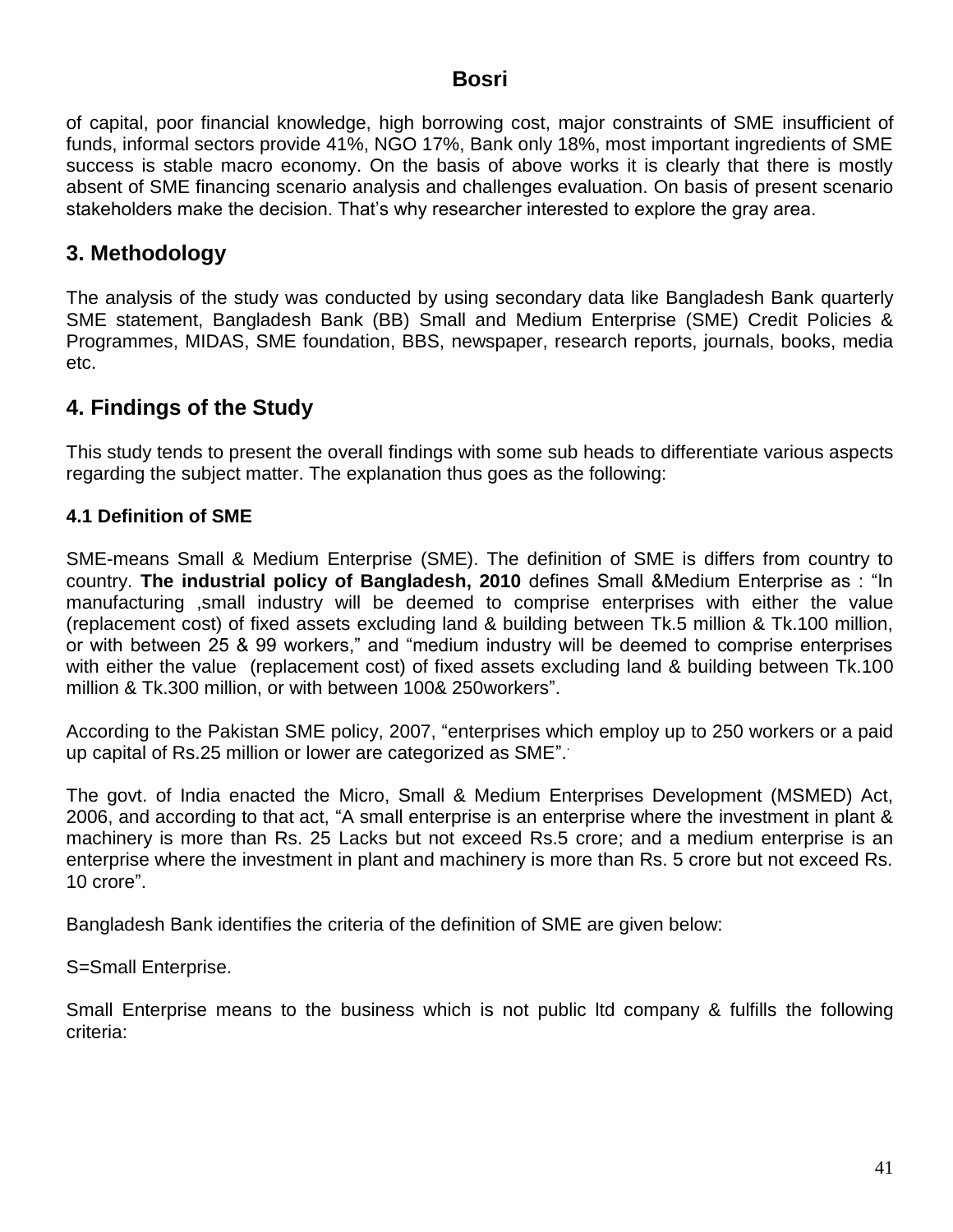| $^{\circ}$ S.L. | Sector          | Fixed asset other than land & | <b>Employed Manpower(not</b> |
|-----------------|-----------------|-------------------------------|------------------------------|
|                 |                 | building (Tk.)                | above)                       |
|                 | Service         | 50000-5000000                 | 25                           |
|                 | <b>Business</b> | 50000-5000000                 | 25                           |
|                 | Industrial      | 50000-15000000                | 50                           |

#### **Table 1: Definition of Small Enterprise**

Source: Bangladesh Bank (BB) Small and Medium Enterprise (SME) Credit Policies & Programmes.pp.7.

M= Medium Enterprise.

Medium Enterprise means to the establishment /firms which is not public ltd company & complies the following criteria:

| S.L. | Sector          | Fixed asset other    | Employed     |
|------|-----------------|----------------------|--------------|
|      |                 | than land & building | Manpower(not |
|      |                 | (Tk.)                | above)       |
|      | Service         | 5000000-             | 50           |
|      |                 | 100000000            |              |
| 2    | <b>Business</b> | 5000000-             | 50           |
|      |                 | 100000000            |              |
| 3    | Industrial      | 15000000-            | 150          |
|      |                 | 200000000            |              |

## **Table 2: Definition of Medium Enterprise**

Source: Bangladesh Bank (BB) Small and Medium Enterprise (SME) Credit Policies & Programmes.pp.7.

### **4.2 Importance of SME in Bangladesh**

Today SME is considered a "driving force for Industrialization". In whole Bangladesh SME sectors are growing well. As a result Govt. of Bangladesh is very much concern about that and Bangladesh Bank, commercial bank, financial institutions more emphasis on this issue. So, SME is very important in Bangladesh for following reasons:

- $\triangleright$  SME remains the engine of economic growth and considering the population of Bangladesh.
- $\triangleright$  SME offers large scale employment and income generating opportunities at relatively low cost.
- $\triangleright$  It strengthens efforts to achieve high and sustainable growth, which is a prerequisite for an exit from widespread poverty and socio- economic deficit.
- SME enhances women empowerment. Because in SME, women entrepreneurship plays a pivotal role.
- $\triangleright$  Rural areas sectors are entering to the main stream.
- $\triangleright$  SME requires low amount of investment.

# **4.3 Sectors for SME Financing**

Bangladesh Bank identifies the following sectors that only get SME loan. The most common sectors are given below: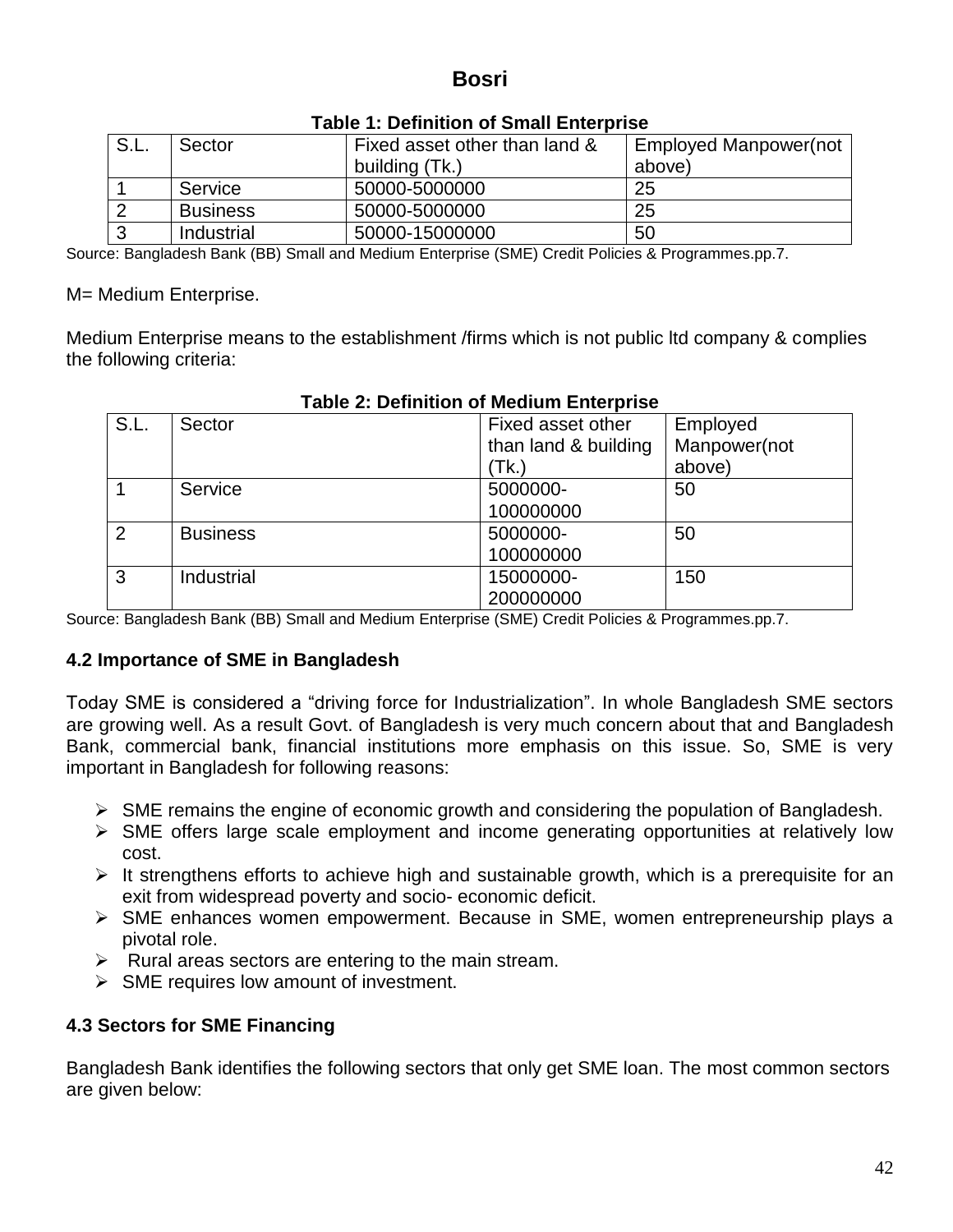|                 |                                                |                 | A VALET RRHVIIY                    |
|-----------------|------------------------------------------------|-----------------|------------------------------------|
| SI.<br>No.      | <b>Sector Name</b>                             | SI.<br>No.      | <b>Sector Name</b>                 |
| 01              | Agro-based and agro-processing industry;       | 39              | Electronics                        |
| 02              | Agro-based activities such as fishing, fish    | 40              | Artificial flower making;          |
|                 | preservation and marketing;                    |                 |                                    |
| 03              | Agro-tools making and marketing;               | 41              | Optical frame manufacturing;       |
| $\overline{04}$ | Fishing boat building;                         | 42              | Silkworm and silk industry;        |
| $\overline{05}$ | NakshiKhata and handloom;                      | 43              | Stuffed toys;                      |
| $\overline{06}$ | Food seed preservation and marketing;          | $\overline{44}$ | Ice mill;                          |
| 07              | Bakery;                                        | 45              | lodized salt production;           |
| $\overline{08}$ | Hatchery;                                      | $\overline{46}$ | Rice mill/Auto rice mill           |
| $\overline{09}$ | Dry fish processing;                           | $\overline{47}$ | Wholesale and retail shop;         |
| 10              | IT-based activities;                           | 48              | Drug house/Pharmacy                |
| $\overline{11}$ | Computer software and ICT goods;               | 49              | Phone-Fax                          |
| 12              | Cyber cafe;                                    | 50              | Local transport                    |
| $\overline{13}$ | Horticulture, floriculture & flower marketing; | $\overline{51}$ | <b>Chatal business</b>             |
| 14              | Cold storage;                                  | 52              | Old Iron goods                     |
| $\overline{15}$ | Hospital and clinic;                           | $\overline{53}$ | Mobile set and accessories         |
| $\overline{16}$ | Hotel, restaurant and tourism;                 | $\overline{54}$ | Electronics business;              |
| $\overline{17}$ | Telecommunication;                             | $\overline{55}$ | Agro machinery/tools business      |
| $\overline{18}$ | Mobile phone accessories,                      | $\overline{56}$ | Fertilizer business;               |
| $\overline{19}$ | Printing and packaging;                        | $\overline{57}$ | Jute trading;                      |
| $\overline{20}$ | Light engineering industry;                    | 58              | Clothing and shoe business;        |
| 21              | Plastic industry;                              | 59              | Rod and cement trading;            |
| 22              | Cosmetics and toiletries;                      | 60              | Hardware business;                 |
| $\overline{23}$ | Handicrafts;                                   | 61              | Crockery business                  |
| $\overline{24}$ | Herbal medicine industry;                      | 62              | Grocery and chaff goods business   |
| 25              | Jute goods and jute mixed goods;               | 63              | LP gas businesses;                 |
| $\overline{26}$ | Stationery goods industry;                     | 64              | Warehouse and container service;   |
| $\overline{27}$ | Frozen food:                                   | 65              | Commercial plantation;             |
| 28              | Leather and leather products;                  | 66              | Photography;                       |
| 29              | Transport and communication;                   | 67              | Oil and pulse mill;                |
| $\overline{30}$ | Laboratory;                                    | 68              | Manufacturing of cement pillar     |
| $\overline{31}$ | Jewellery;                                     | 69              | Mini sugar mill;                   |
| $\overline{32}$ | Ginning and baling;                            | 70              | Molasses production;               |
| 33              | Tailoring;                                     | $\overline{71}$ | Hosiery;                           |
| 34              | Saloon and beauty parlour, gymnasium;          | $\overline{72}$ | Welding industry;                  |
| $\overline{35}$ | Community centre;                              | $\overline{73}$ | Partex industry                    |
| 36              | Diagnostic centre;                             | $\overline{74}$ | Biogas plant;                      |
| 37              | Digital color lab;                             | $\overline{75}$ | Sweetmeat production;              |
| $\overline{38}$ | Cable operators;                               | $\overline{76}$ | Fish cultivation (shrimp, telapia, |
|                 |                                                |                 | pangas)                            |
|                 |                                                |                 |                                    |

Source: Bangladesh Bank (BB) Small and Medium Enterprise (SME) Credit Policies & Programmes

# **4.4 Scenario of SME Financing in Bangladesh:**

Bangladesh Bank has strong directive for opening branches, separate provision for loans & many other positive policies but in reality, financing system for SMEs has not been improved up to the desired level.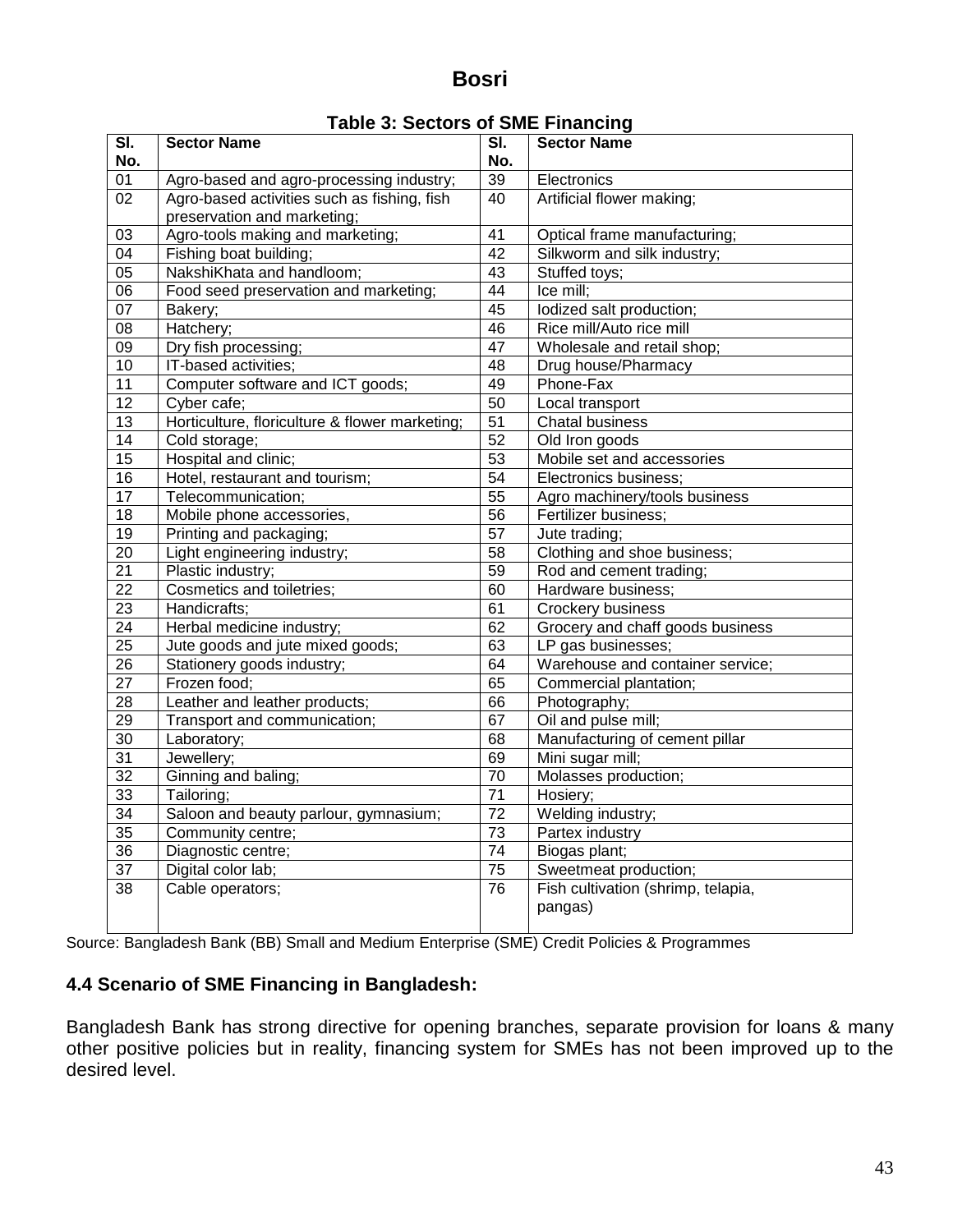Now, for our analysis purpose we classify the following three broad fragmented sectors available for financing SMEs:

- a) Formal sectors
- b) Semi-formal sectors
- c) Informal sectors

#### **a) Formal sectors:**

The formal sectors include all regulated institutions like banks, non-bank financial institutions, insurance company, capital market intermediaries, micro finance institutions etc.

Now, we analyze the formal sectors that provide SME loan.

| Table 4: List of Bangladeshi Commercial Banks |                                                                       |
|-----------------------------------------------|-----------------------------------------------------------------------|
| <b>AB Bank Limited</b><br>➤                   |                                                                       |
| Bangladesh Commerce Bank Limited              | <b>NRB Bank Limited</b>                                               |
| Bangladesh Development Bank Limited           | <b>NRB Commercial Bank Limited</b>                                    |
| <b>Bank Asia Limited</b><br>⋗                 | <b>One Bank Limited</b>                                               |
| <b>Brac Bank Limited</b>                      | <b>Prime Bank Limited</b>                                             |
| <b>Commercial Bank of Ceylon</b><br>➤         | <b>Pubali Bank Limited</b>                                            |
| <b>Dhaka Bank Limited</b><br>➤                | <b>Rupali Bank Limited</b><br>➤                                       |
| Eastern Bank Limited                          | South Bangla Agri. & Com. Bank                                        |
| <b>IFIC Bank Limited</b>                      | Limited                                                               |
| Jamuna Bank Limited                           | <b>Southeast Bank Limited</b>                                         |
| Janata Bank Limited                           | <b>Standard Bank Limited</b>                                          |
| Meghna Bank Limited                           | The City Bank Limited                                                 |
| <b>Midland Bank Limited</b>                   | The Farmers Bank Limited                                              |
| <b>Mutual Trust Bank Limited</b>              | The Premier Bank Limited                                              |
| <b>National Bank Limited</b>                  | The Trust Bank Limited                                                |
| <b>NCC Bank Limited</b>                       |                                                                       |
|                                               |                                                                       |
|                                               |                                                                       |
|                                               |                                                                       |
| $\blacksquare$<br>.                           | $\sim$<br>and the state of the state of the state of<br>$\sim$ $\sim$ |

Source: Bangladesh Bank (BB) Small and Medium Enterprise (SME) Credit Policies & Programs.

# **Analysis:**

There are 56 commercial banks in Bangladesh. But only 29 commercial banks provide SME loan that are not satisfactory level for SME financing.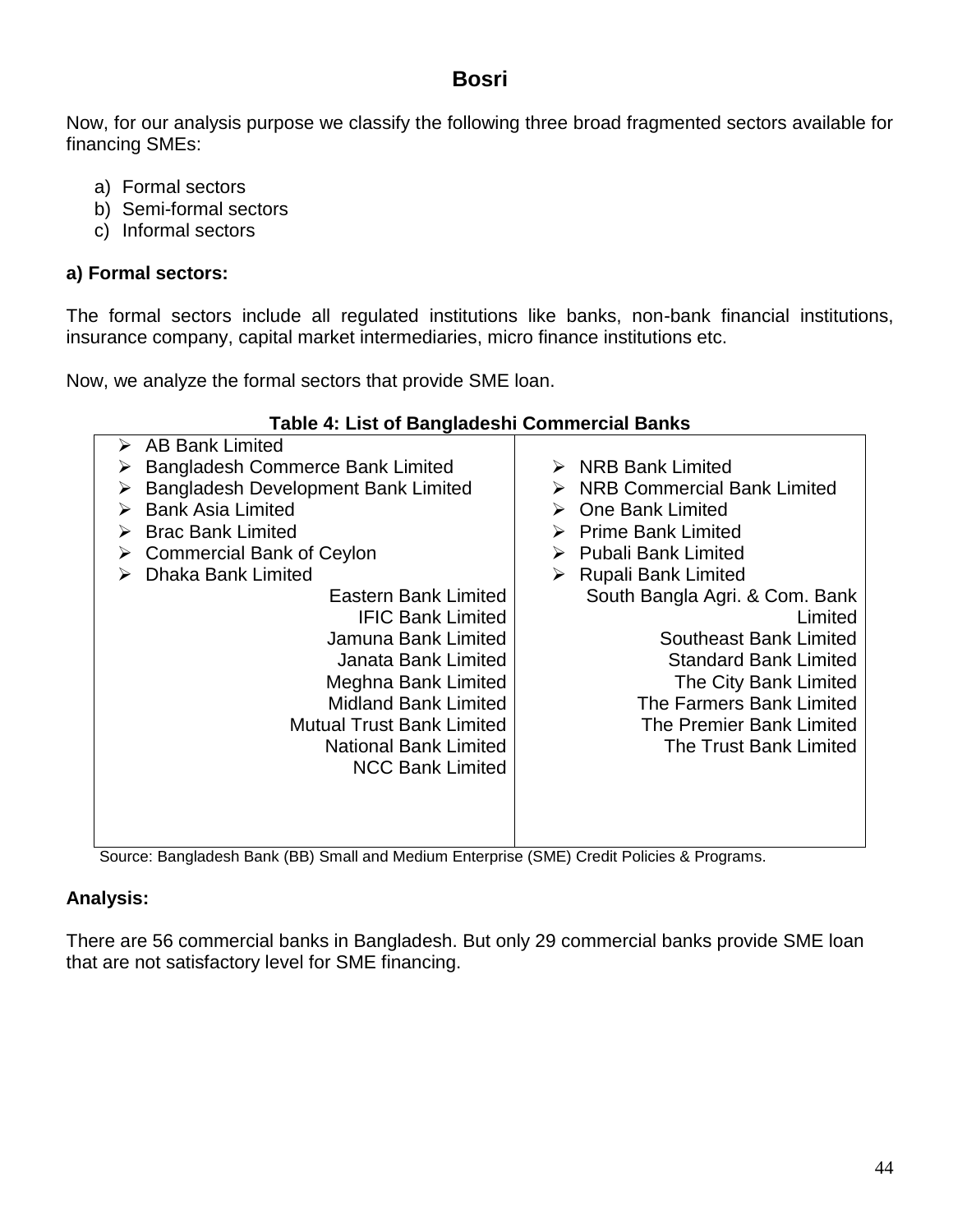# **Table 5: List of Financial Institutions**

| Bangladesh Industrial Finance Co. Limited                                           | $\triangleright$ Midas Financing Limited      |
|-------------------------------------------------------------------------------------|-----------------------------------------------|
| Bangladesh Finance and Investment                                                   | $\triangleright$ National Housing Finance &   |
| <b>Company Limited</b>                                                              | <b>Investments Limited</b>                    |
| $\triangleright$ Bay Leasing and Investment Limited                                 | $\triangleright$ People's Leasing & Financial |
| $\triangleright$ Fareast Finance and Investment Limited                             | <b>Services Limited</b>                       |
| $\triangleright$ FAS Finance Limited                                                | $\triangleright$ Pheonix Finance and          |
| <b>First Lease Finance and Investment Limited</b>                                   | <b>Investment Limited</b>                     |
| $\triangleright$ IDLC Finance Limited                                               | $\triangleright$ Prime Finance and Investment |
| <b>IIDFC Limited</b>                                                                | Limited                                       |
| $\triangleright$ Islamic Finance and Investment Limited                             | $\triangleright$ Reliance Finance Limited     |
| Lanka Bangla Finance Limited                                                        | $\triangleright$ Union Capital Limited        |
|                                                                                     | $\triangleright$ United Leasing Company       |
|                                                                                     | Limited                                       |
|                                                                                     | Uttara Finance and Investment                 |
|                                                                                     | Limited                                       |
| ausa Donaledek Donk (DD) Omal end Medium Faternice (OMF) Osadit Delicies & Dreament |                                               |

Source: Bangladesh Bank (BB) Small and Medium Enterprise (SME) Credit Policies & Programs.

Some statistics below can give us share of SME loans provided by the banks:

| 1 GNG 111 VIVI 61 |                     |                 |               |              |                 |                |                |              |
|-------------------|---------------------|-----------------|---------------|--------------|-----------------|----------------|----------------|--------------|
| <b>Period</b>     | <b>Disbursement</b> |                 |               |              | <b>Recovery</b> |                |                |              |
|                   | <b>LSI</b>          | <b>MSI</b>      | <b>SSCI</b>   | <b>Total</b> | <b>LSI</b>      | <b>MSI</b>     | <b>SSCI</b>    | <b>Total</b> |
| FY 2011-12        | 21918<br>62.13%     | 10969<br>31.09% | 2392<br>6.78% | 35279        | 17979<br>82.03% | 9916<br>90.40% | 2342<br>97.91% | 30237        |
| FY 2012-13        | 27955<br>65.73%     | 11574<br>27.65% | 2999<br>7.05% | 42528        | 24288<br>86.88% | 9468<br>81.80% | 2794<br>93.16% | 36550        |
| Jan-March 2014    | 6054<br>65.21%      | 2331<br>25.11%  | 899<br>9.68%  | 9284         | 6976<br>115.23% | 2087<br>89.53% | 747<br>83.09%  | 9810         |
| April-June 2014   | 7650<br>66.74%      | 2848<br>40.55%  | 965<br>8.42%  | 11463        | 7023<br>91.80%  | 2359<br>82.83% | 797<br>82.59%  | 10179        |

#### **Table 6: Industrial Term Loan (Taka in crore)**

Source: Bangladesh Bank

# **Analysis:**

Loan disbursement in the Large Scale Industries(LSI) is 62.13% of the total, Medium Scale Industries(MSI) and Small Scale and Cottage Industries(SSCI) together received 37.87%, about two thirds of the total banking finance goes to the LSI. In the year 2012-13, the situation rather deteriorated in favor of SMEs, share of LSI improved and reached to about 66%, remaining 34.65goes to the MSI and SSCI.

In case of overdue and outstanding, the scenario is opposite: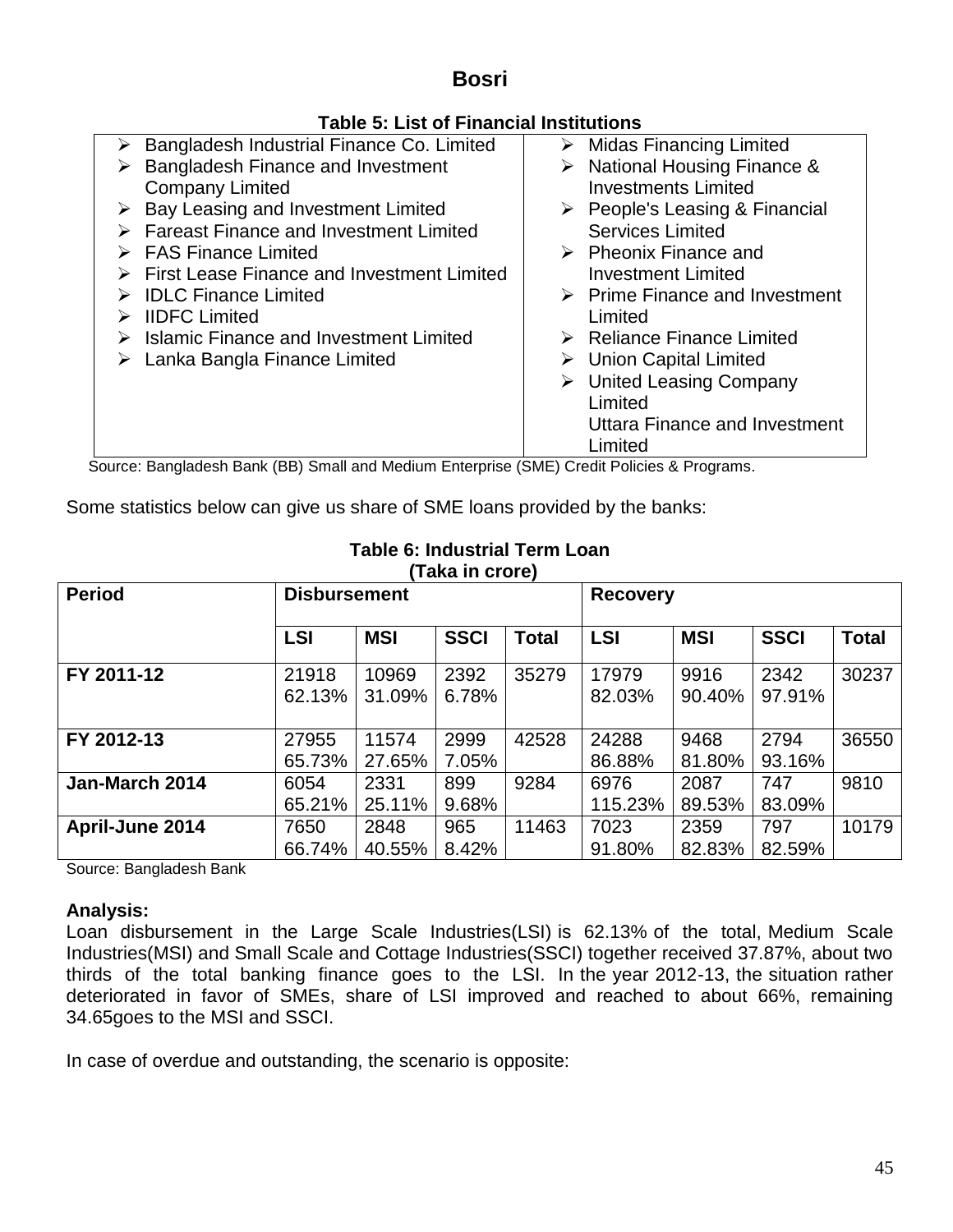| Table 7: Overdue and outstanding loan |
|---------------------------------------|
| (Taka in crore)                       |

| .                |            |            |      |              |             |            |             |              |
|------------------|------------|------------|------|--------------|-------------|------------|-------------|--------------|
|                  | Overdue    |            |      |              | Outstanding |            |             |              |
|                  | <b>LSI</b> | <b>MSI</b> |      | SSCI   Total | <b>LSI</b>  | <b>MSI</b> | <b>SSCI</b> | <b>Total</b> |
| End of June 2014 | 5936       | 3965       | 1006 | 10907        | 69621       | 24695      | 6079        | 100395       |
|                  |            |            |      |              | 69.35%      | 24.60%     | 6.06%       |              |

Source: Bangladesh Bank

#### **Analysis:**

Outstanding for LSI is the highest about 70%, while in the SSCI it is the lowest to about 6.06%. There could be some details of the statistics to help understanding the actual situation if number of industries, sectors are mentioned along with the above statistics. Banks are willingly reluctant to provide loans to the SSCI sectors even though their single requirements are much less than the LSI, in order to avoid administrative costs and risks, Banks are reluctant to finance SMEs.

|                                                                                      |              |           | As on 31.03.2015<br>(Tk. In Crore) |            |            |                     |
|--------------------------------------------------------------------------------------|--------------|-----------|------------------------------------|------------|------------|---------------------|
| Target of<br>Name of the Sector<br><b>New</b><br><b>Disbursement</b><br>Disbursement |              |           |                                    |            | Rural      |                     |
|                                                                                      |              |           | of the Current                     | Enterprise | without    | <b>Disbursement</b> |
|                                                                                      |              |           |                                    | Financing  | Collateral |                     |
| Total of<br>Financial                                                                | <b>CMSME</b> | 104586.49 | 26139.28                           | 4687.3     | 3411.01    | 5881.05             |
| Sector                                                                               | Cottage      | 5681.20   | 460.92                             | 65.10      | 209.27     | 274.54              |
|                                                                                      | Micro        | 12073.8   | 1926.02                            | 312.52     | 317.03     | 1068.36             |
|                                                                                      | Small        | 41931.42  | 10716.96                           | 2381.57    | 1430.13    | 2205.07             |
|                                                                                      | Medium       | 44900.07  | 13036.19                           | 1928.11    | 1454.58    | 1940.05             |
|                                                                                      | Woman        | 6509.09   | 886.72                             | 143.07     | 310.8      | 86.92               |

**Table 8: Quarterly SME loan Statement**

Source: Bangladesh Bank, SME financing reporting(31.3.2015)

**Analysis:** So, we see that CMSME sector is the highest of target, disbursement, new enterprise financing, and disbursement without collateral & rural disbursement than other sector as on March 31, 2015.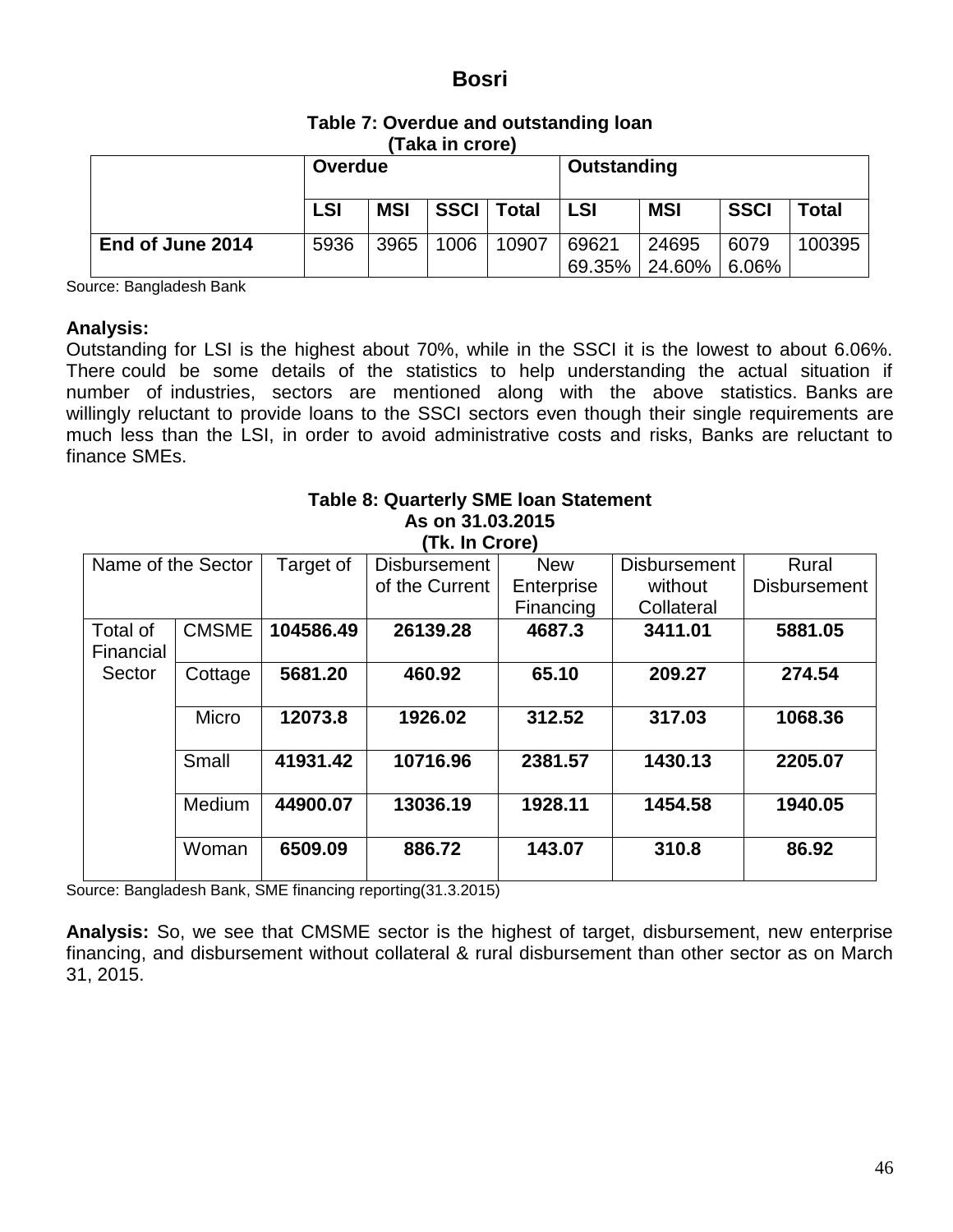| year 1995-96                    |             |             |             |             |             |             |             |             |             |             |
|---------------------------------|-------------|-------------|-------------|-------------|-------------|-------------|-------------|-------------|-------------|-------------|
|                                 | <b>FY03</b> | <b>FY04</b> | <b>FY05</b> | <b>FY06</b> | <b>FY07</b> | <b>FY08</b> | <b>FY09</b> | <b>FY10</b> | <b>FY11</b> | <b>FY12</b> |
| Large<br>and<br>medium<br>scale | 11.29       | 11.47       | 12.14       | 12.1        | 12.5        | 12.6        | 12.7        | 12.7        | 13.2        | 13.8        |
| <b>Small</b>                    | 4.68        | 4.78        | 4.94        | 4.9         | 5.1         | 5.1         | 5.2         | 5.3         | 5.2         | 5.3         |

**Table 9: Contribution of Large and Small Industries to the GDP (%) at constant price base** 

**15.97 16.25 17.08 17 17.6 17.7 17.9 18 18.4 19.1** Source: Economic Review, Ministry of Finance, GOB, 2003-2012

**scale**

**Analysis:** It is clear that SME sector significantly contributes to GDP and rate is improving over time. In FY03 SMEs contribution was 15.97% which increased to 19.1% in 9 years. It is also obvious that the major contribution comes from larger and medium scale industries contributing about 13.8% in fiscal year 2011-12.

#### **SMEs Contribution in Employment Generation**

Despite higher economic growth, employment grew at a relatively slow rate of 1.6 percent per annum since the 1990s. At the aggregate level, agriculture is still the largest sector of employment providing jobs to 22.8 million compared with 6.9 million in industry and 17.7 million in the services sector in 2006. While the overall contribution of SMEs to the national economy is easily recognized, opinions differ on the extent of the contribution of this sector in employment generation. Various categories of SMEs together provide 80 to 85 per cent of industrial employment and 25 per cent of total civilian employment. There are also significant contributors to backward linkage to heavy industries.

| <b>Financial Year (FY)</b> | <b>Million US\$</b> | Growth over the<br>previous<br>year |
|----------------------------|---------------------|-------------------------------------|
| 2006-2007                  | 22.94               | 118.68 %                            |
| 2007-2008                  | 40.65               | 77.20 %                             |
| 2008-2009                  | 46.68               | 14.83 %                             |
| 2009-2010                  | 53.68               | 14.99 %                             |
| 2010-2011                  | 56.00               | 4.32 %                              |

Source: Export Promotion Bureau (EPB) and BAPA

**Analysis:** It evident that in the early years of this newly growing sector i.e. before 2000, the export of agro processed food products was limited and the earning was not significant. In 2001-02 it was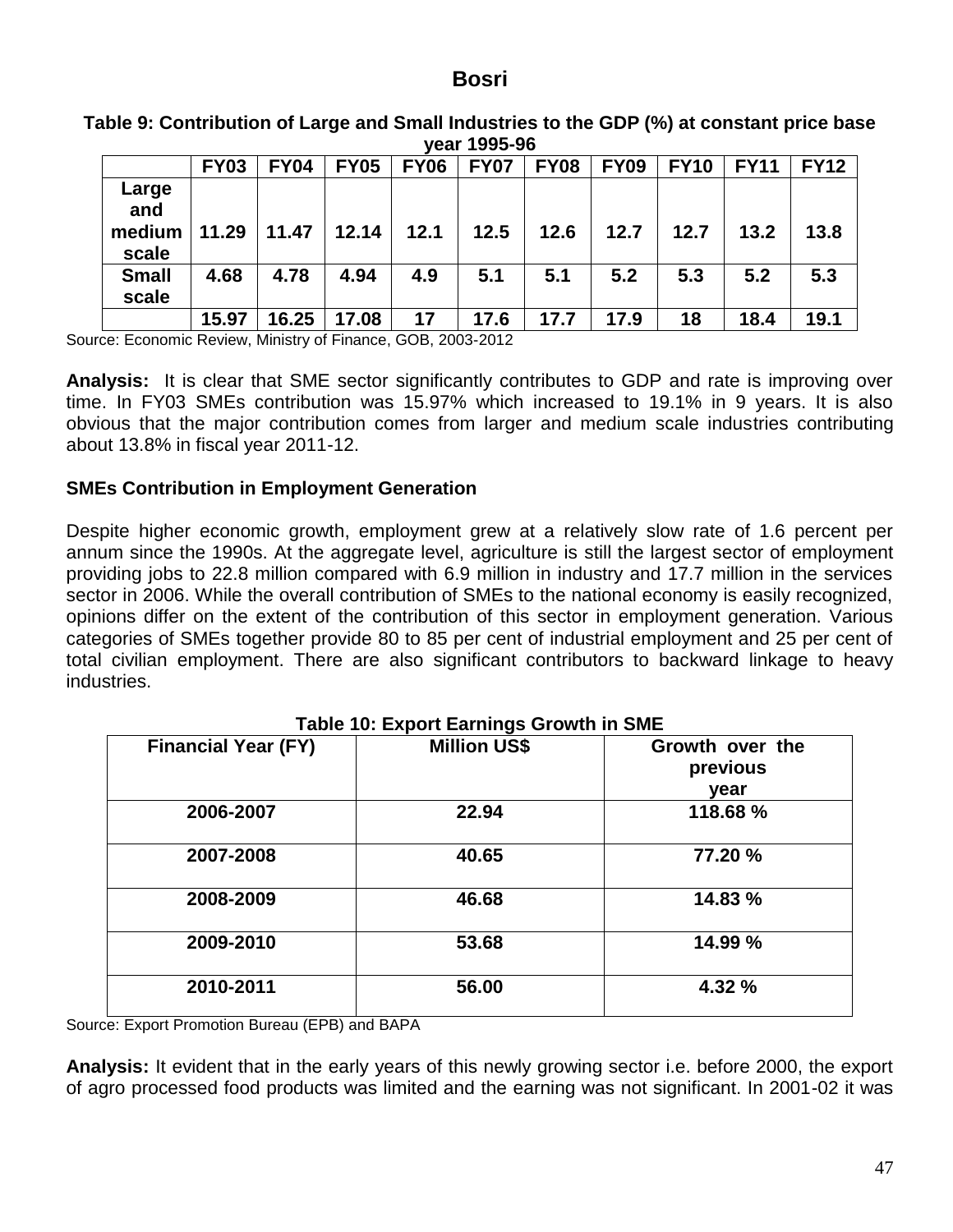nearly US\$ 21.56 million which grew to US\$ 56.00 million in 2010-11, quite encouraging in view of the present cloudy world economic recession.

### **b) Semi- Formal Sectors**

The semi formal sector includes those institutions which are regulated otherwise but don"t fall under the jurisdiction of Central Bank, some of these are; Insurance Authority, Securities and Exchange Commission or any other enacted financial regulator. This sectors mainly represented by Specialized Financial Institutions like House Building Finance Corporation(HBFC), Palli Karma Sahayak Foundation (PKSF), Samabay Bank, Grameen Bank etc., Non Governmental Organizations (NGOs) and discrete government programs.

## **c) Informal Sectors**

The informal sector includes private intermediaries which are completely unregulated and unregistered in most of the cases.

## **4.5 Challenges of SME Financing in Bangladesh:**

SME in Bangladesh is a significant sector for economic and social development that already we seen it. Now we want to see this crucial sector is facing following types of challenges:

## **i. Lack of access to finance:**

Institutional limitations, such as an underdeveloped and inefficient legal and regulatory framework pose significant barriers to effective financing. Banks face a number of issues in lending to SMEs, the most pronounced being information asymmetry and granularity, the level of detail available on which to base business decisions. Banks do not have the requisite information and systems in place to quantify risk and differentiate between SMEs. This has resulted in tightened credit terms and in the inefficient allocation of resources. Another factor is the issue of moral hazard, wherein SMEs are perceived to take higher risks than larger companies with funds borrowed from banks. Therefore government should work toward implementing a mechanism under which SMEs are mandated to provide accurate, reliable, and quality information to banks so that lenders can carry out precise risk assessments.

### **ii. High cost of finance:**

The high cost of finance is a common problem for SMEs. The underlying perception is that loan repayments are not borrower-friendly. This can primarily be attributed to both a mismatch in terms of repayment cycles i.e. the cash flow cycles of different businesses (which will not be the same in the examples of poultry producers, cold storage companies, crop farmers, packing unit and foundries) and in a lack of flexibility in repayment terms.

### **iii. Large collateral requirements:**

Banks are also known to demand large amounts of collateral from SMEs because lending systems are based more on borrowing backed by assets than project earnings and cash flow. Many banks have revealed that they insist on large collateral as a safeguard to losses from risk exposure. Collateral-based lending can prove a major barrier because of the difficulties faced in assessing the quality of land offered and in obtaining an unblemished ownership title and deed. On many occasions, banks also do not accept the same kind of collateral from SMEs (such as sales or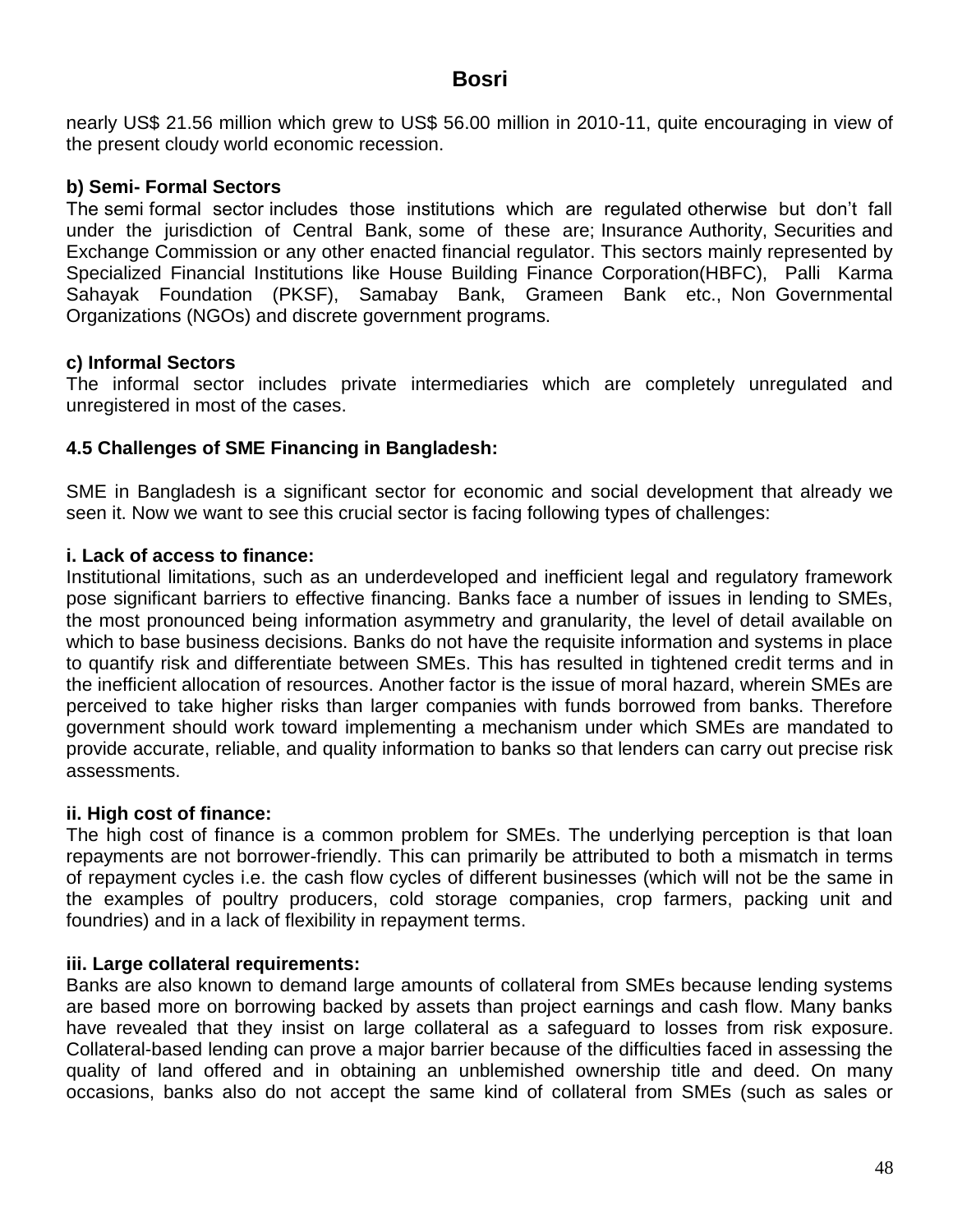project contracts) that they would from large borrowers. Another problem with SME lending is the mismatch between the loan size and the value of collateral as, in most cases; the value of the collateral is typically greater than the loan sought.

### **iv. Credit information gap:**

The absence or limited track record of Credit Rating Agency (CRA), with regard to SME ratings, low analyst coverage of SMEs, and lack of access to information are some of the key barriers to credit appraisals of SMEs. The ability of banks to develop exhaustive credit models for the SME segment is impaired by lack of data.

## **v. Cumbersome documentation process:**

Borrowers face difficulties in comprehending documentation processes stipulated by lenders, many of which have been found to be exhaustive and too complex.

## **vi. Limited spread and reaches of banks:**

The limited network of banks in smaller towns and rural areas restricts borrowers' access to credit. Although the banking sector is the most important source of external financing for SMEs, they under serve the needs of the sector, since many SMEs are forced to rely on retained earnings and informal avenues for borrowing that can take considerable time to accumulate. Shortage of finance could well be the primary impairment to the competitiveness and growth of SMEs in Bangladesh.

## **vii. Borrowers are less Skilled:**

Most of the borrowers are less skilled. They don"t properly use their loan money .Several studies shows that most of rural areas borrower utilized their money unproductive sector.

### **viii. Insufficient Training Academy:**

Training centers are limited& those are presenting not effective for the borrowers.

# **ix. Lack of Women Participation:**

The half of total population in Bangladesh is women. But in reality there are no representing figures in women entrepreneurship.

# **5. Conclusion**

SME is crucial sector for Bangladesh. Bangladesh Bank has Small and Medium Enterprise (SME) Credit Policies & Programs. That identified lots sectors for SME financing. This study point out that bank and financial institutions does not concentrate on SME loan rather they concentrate on industrial loan. The recovery rate is very high for SME loan and economic contribution is also high. But this sector faces lots of challenges like high rate of interest, much complexity, and lack of formal sectors. By using this research stakeholders easily understand at present scenario and challenges of SME financing in Bangladesh.

# **6. Limitations of the Study**

The research work focused basically the SME sectors and the importance of these sectors. The study evaluated present scenario and challenges of SME sector in Bangladesh. This study doesn"t